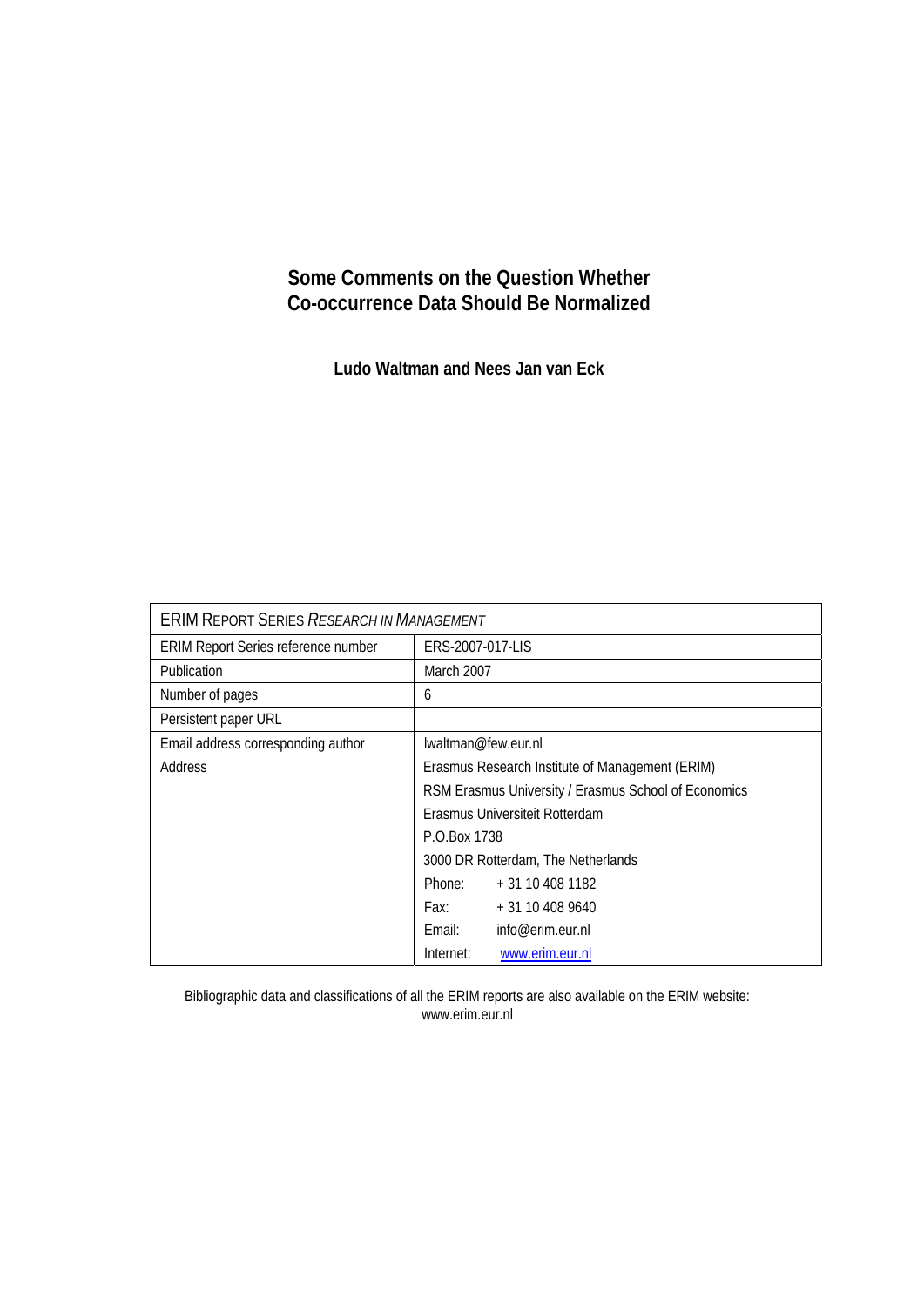# **E**RASMUS **R**ESEARCH **I**NSTITUTE OF **M**ANAGEMENT

# REPORT SERIES *RESEARCH IN MANAGEMENT*

| <b>ABSTRACT AND KEYWORDS</b> |                                                                                                                                                                                                                                                                                                                                                                                                                                                                                                                                                                                                       |  |
|------------------------------|-------------------------------------------------------------------------------------------------------------------------------------------------------------------------------------------------------------------------------------------------------------------------------------------------------------------------------------------------------------------------------------------------------------------------------------------------------------------------------------------------------------------------------------------------------------------------------------------------------|--|
| Abstract                     | In a recent paper in the Journal of the American Society for Information Science and<br>Technology, Leydesdorff and Vaughan assert that raw cocitation data should be analyzed<br>directly, without first applying a normalization like the Pearson correlation. In this report, it is<br>argued that there is nothing wrong with the widely adopted practice of normalizing cocitation<br>data. One of the arguments put forward by Leydesdorff and Vaughan turns out to depend<br>crucially on incorrect multidimensional scaling maps that are due to an error in the PROXSCAL<br>program in SPSS. |  |
| Free Keywords                | Normalization, Pearson correlation,<br>Co-occurrence data, Author cocitation analysis,<br>Multidimensional scaling, PROXSCAL                                                                                                                                                                                                                                                                                                                                                                                                                                                                          |  |
| Availability                 | The ERIM Report Series is distributed through the following platforms:<br>Academic Repository at Erasmus University (DEAR), DEAR ERIM Series Portal<br>Social Science Research Network (SSRN), SSRN ERIM Series Webpage<br>Research Papers in Economics (REPEC), REPEC ERIM Series Webpage                                                                                                                                                                                                                                                                                                            |  |
| Classifications              | The electronic versions of the papers in the ERIM report Series contain bibliographic metadata<br>by the following classification systems:<br>Library of Congress Classification, (LCC) LCC Webpage<br>Journal of Economic Literature, (JEL), JEL Webpage<br>ACM Computing Classification System CCS Webpage<br>Inspec Classification scheme (ICS), ICS Webpage                                                                                                                                                                                                                                       |  |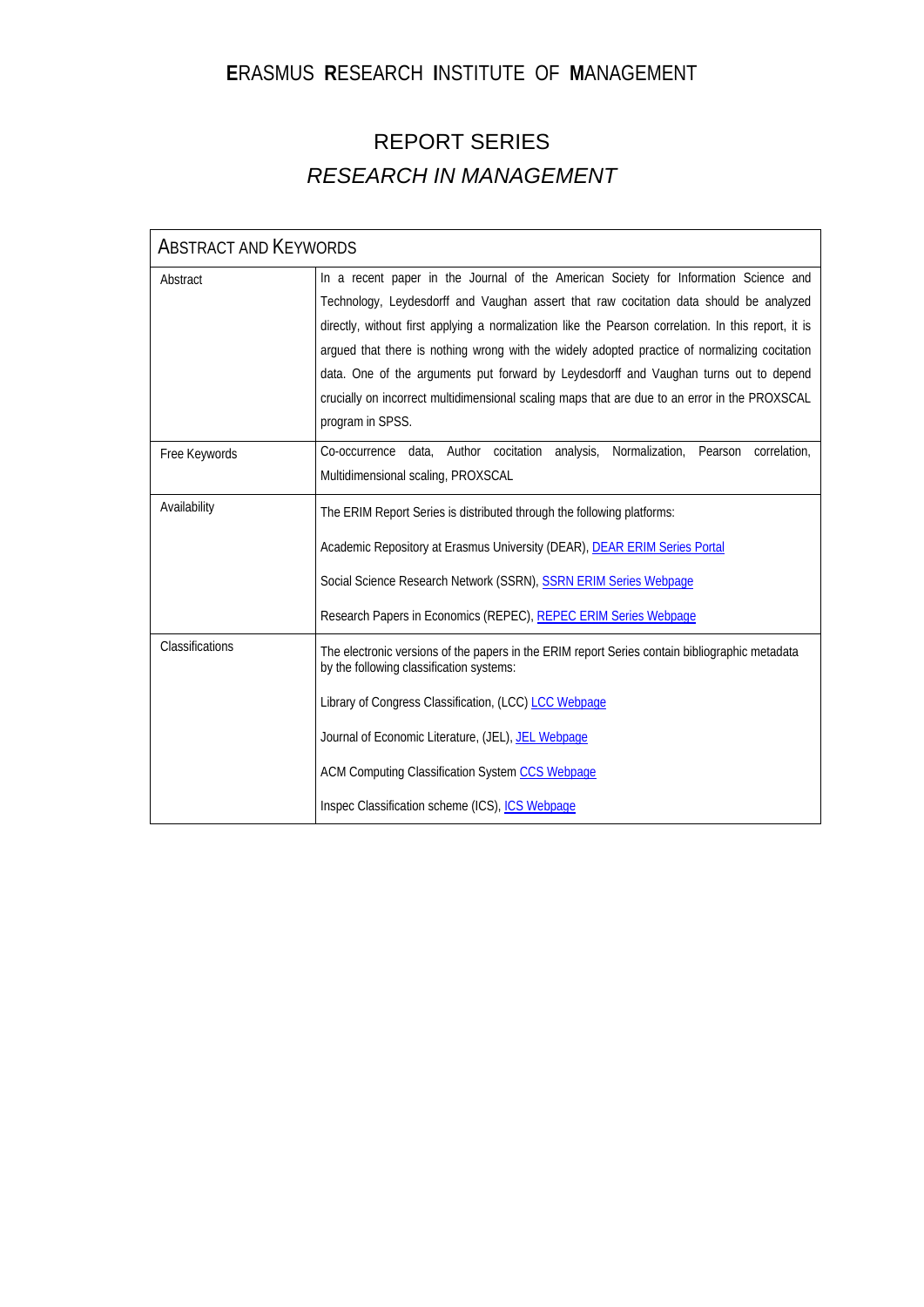# Some Comments on the Question Whether Co-occurrence Data Should Be Normalized

Ludo Waltman Nees Jan van Eck

Econometric Institute, Erasmus School of Economics Erasmus University Rotterdam P.O. Box 1738, 3000 DR Rotterdam, The Netherlands E-mail: {lwaltman,nvaneck}@few.eur.nl

#### Abstract

In a recent paper in the Journal of the American Society for Information Science and Technology, Leydesdorff and Vaughan assert that raw cocitation data should be analyzed directly, without first applying a normalization like the Pearson correlation. In this report, it is argued that there is nothing wrong with the widely adopted practice of normalizing cocitation data. One of the arguments put forward by Leydesdorff and Vaughan turns out to depend crucially on incorrect multidimensional scaling maps that are due to an error in the PROXSCAL program in SPSS.

#### Keywords

Co-occurrence data, author cocitation analysis, normalization, Pearson correlation, multidimensional scaling, PROXSCAL.

# 1 Introduction

Recently, Leydesdorff and Vaughan (hereafter LV) [3] argued that in the analysis of cocitation (or, more generally, co-occurrence) data, one should not apply a normalization, like the Pearson correlation or the cosine, to the cocitation matrix. According to LV, one should either use raw cocitation data or one should base the analysis on the asymmetrical citation matrix rather than on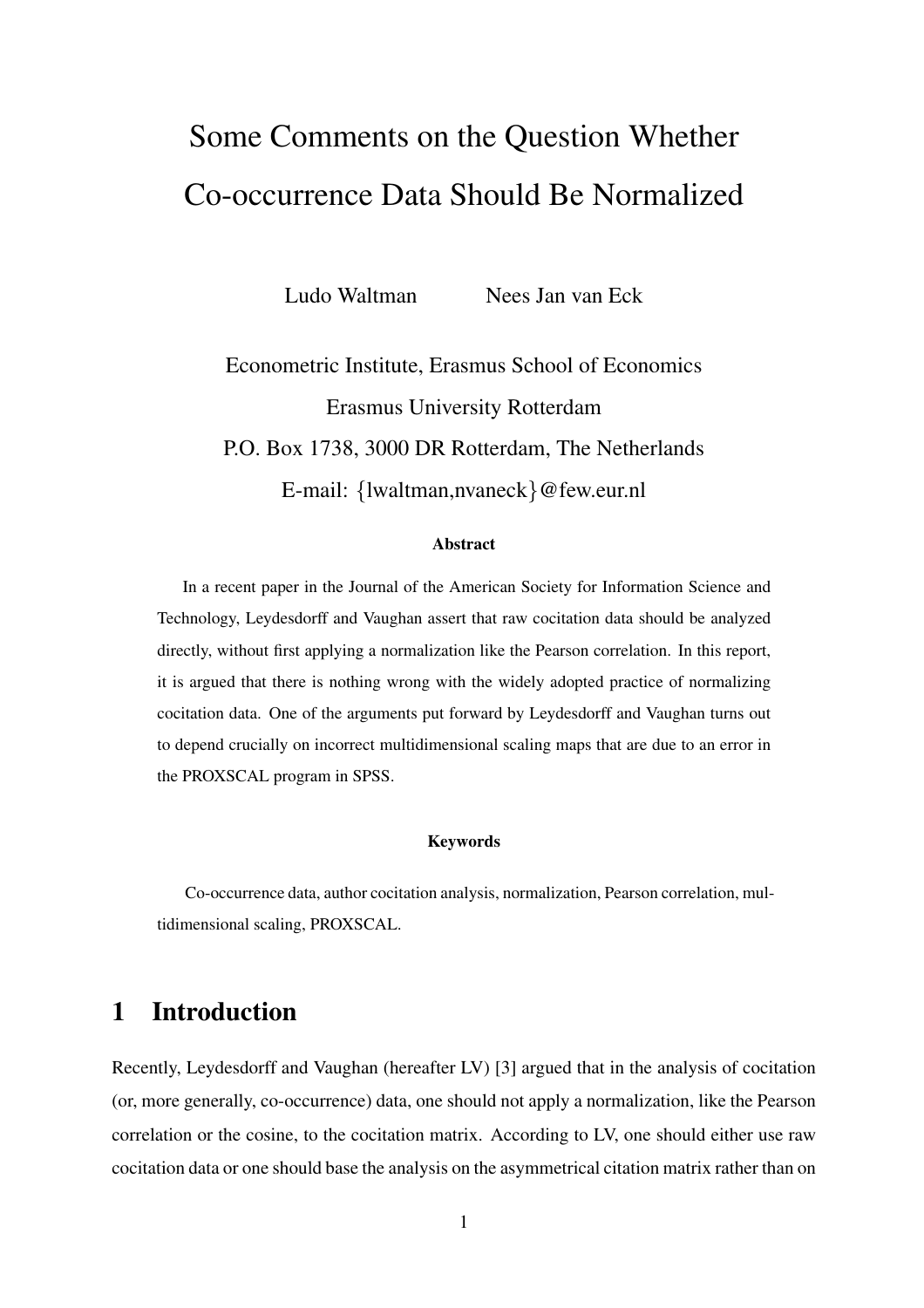the symmetrical cocitation matrix. The position taken by LV has quite far-reaching implications, since the practice of analyzing cocitation data by normalizing the cocitation matrix is widely adopted and has been used in a large number of studies. In this report, we oppose the position of LV, and we argue that there is nothing wrong with the practice of normalizing cocitation matrices. The two arguments provided by LV against this practice are both rejected by us. Although we focus our attention on author cocitation analysis, our comments apply equally well to other analyses that are based on co-occurrence data.

### 2 Comparison with the mapping of cities

The first argument put forward by LV says that cocitation matrices should not be normalized because such matrices contain proximity data, which is data that can be analyzed directly, without any conversion. According to LV, normalization of a cocitation matrix may distort the data in the matrix and should therefore be avoided. LV illustrate this point by providing an example in which a matrix of distances between cities is mapped using multidimensional scaling (MDS). In the example, normalization of the distance matrix does indeed distort the data. However, in our opinion there is an essential difference between mapping cities based on a distance matrix and mapping authors based on a cocitation matrix. When cities are mapped, the resulting map should reflect the distances between the cities. These distances are provided by the distance matrix. When authors are mapped, the resulting map should reflect the similarities between the authors. The cocitation matrix, however, does not directly provide these similarities. Although similarities between authors can be derived from the cocitation matrix, one generally should not simply use the number of cocitations of two authors as a measure of the author's similarity. If this approach were taken, an author who is frequently cited would on average have high similarities to other authors, whereas an author who is rarely cited would on average have low similarities to other authors. In our opinion, this does not make sense. The number of times an author is cited might be a good measure of the significance of the author's work, but it should have no effect on the extent to which the author is considered similar to other authors. In order to correct for differences in the number of times authors are cited, cocitation matrices should be normalized, for example using the Pearson correlation. The normalized cocitation data can then be used as input to MDS. We note that many cocitation studies (e.g. [4, 5]) have used the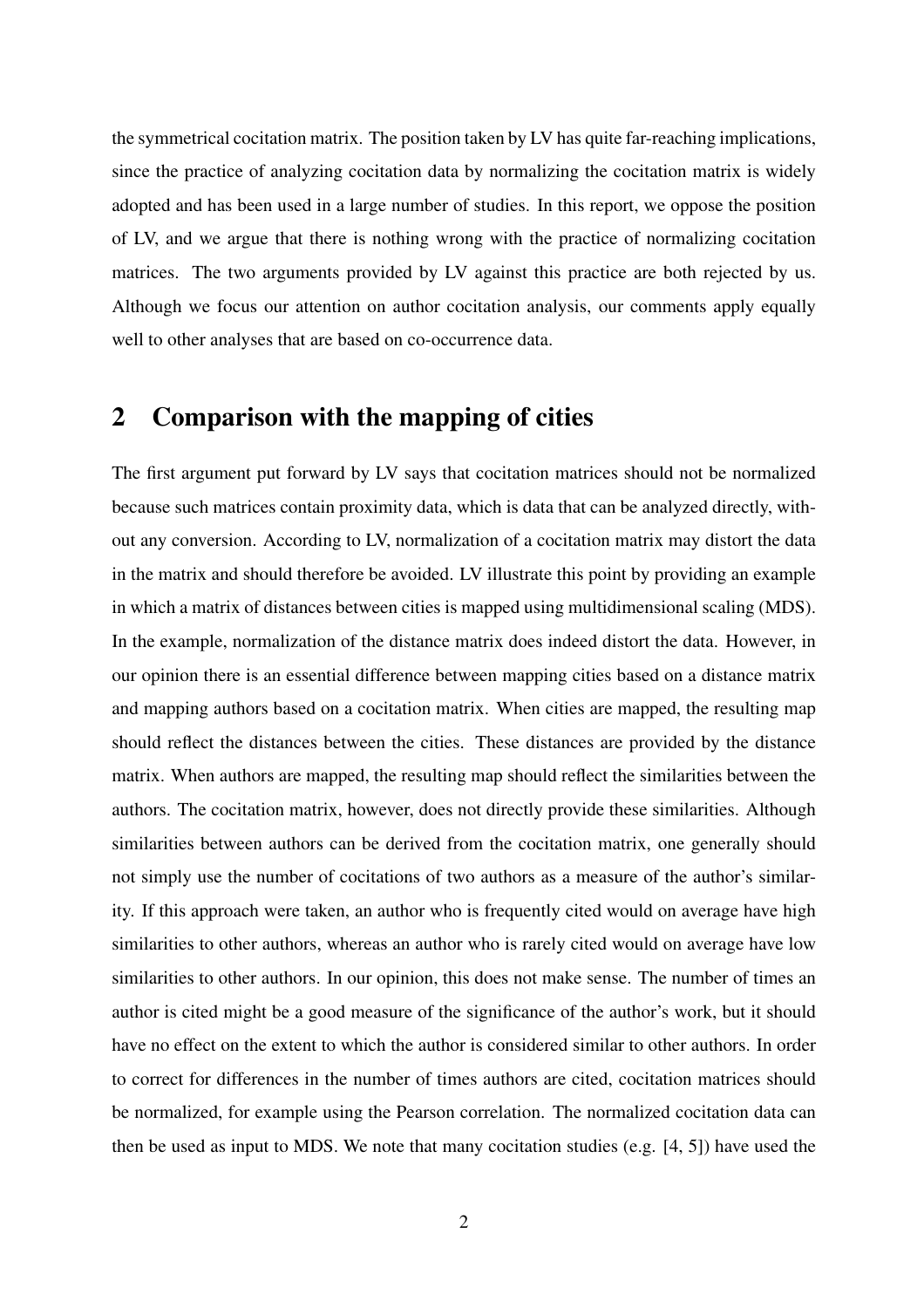above motivation to justify the normalization of cocitation data.

# 3 Mapping authors using SPSS PROXSCAL

The second argument provided by LV against the use of normalized cocitation data is of a more practical nature. LV perform an author cocitation analysis of the data studied in [1] and make a comparison between the map obtained by applying MDS to the raw cocitation matrix and the map obtained by applying MDS to the cocitation matrix normalized using the Pearson correlation. LV observe that the map based on the normalized data is less informative than the map based on the raw data, and they conclude from this that the Pearson correlation distorts cocitation data. Unfortunately, some of the MDS maps presented by LV (the Figures 5, 9, and 12 in their paper) have not been constructed correctly. This is due to an error in the PROXSCAL program in SPSS, which is the program that was used by LV to construct their maps. In SPSS version 14.0.0 (and also in some earlier versions of SPSS), the combination of similarity data and the interval transformation is handled incorrectly by PROXSCAL. This can be seen most easily by inspecting the transformation plot provided by PROXSCAL. Using SPSS version 14.0.0, we replicated the analysis performed by LV in order to check their transformation plots. We applied interval MDS to their normalized cocitation matrix (Table 9 in [1]), which resulted in a similar map as in Figure 12 in the LV paper. When we inspected the transformation plot, we observed a linear function that was either constant or increasing (depending on the choice of the initial configuration). This clearly indicates that LV present MDS maps that have not been constructed correctly, since in the case of similarity data the transformation plot should always show a decreasing function. One of the programmers of the PROXSCAL program [2] confirmed to us that the incorrect maps are caused by an error in PROXSCAL. The error can be dealt with in two ways. In SPSS version 14.0.0 (and also in some earlier versions of SPSS), rather than the interval transformation one should use a spline transformation of degree one with no interior knots. The latter transformation is equivalent to the interval transformation and works correctly. In SPSS version 14.0.1 and higher, the PROXSCAL program has been fixed and the interval transformation can be used without any problems. The corrected versions of the Figures 9 and 12 in the LV paper are displayed in the Figures 1 and 2, respectively. The map in Figure 1 is based on the Pearson correlation between authors' citation profiles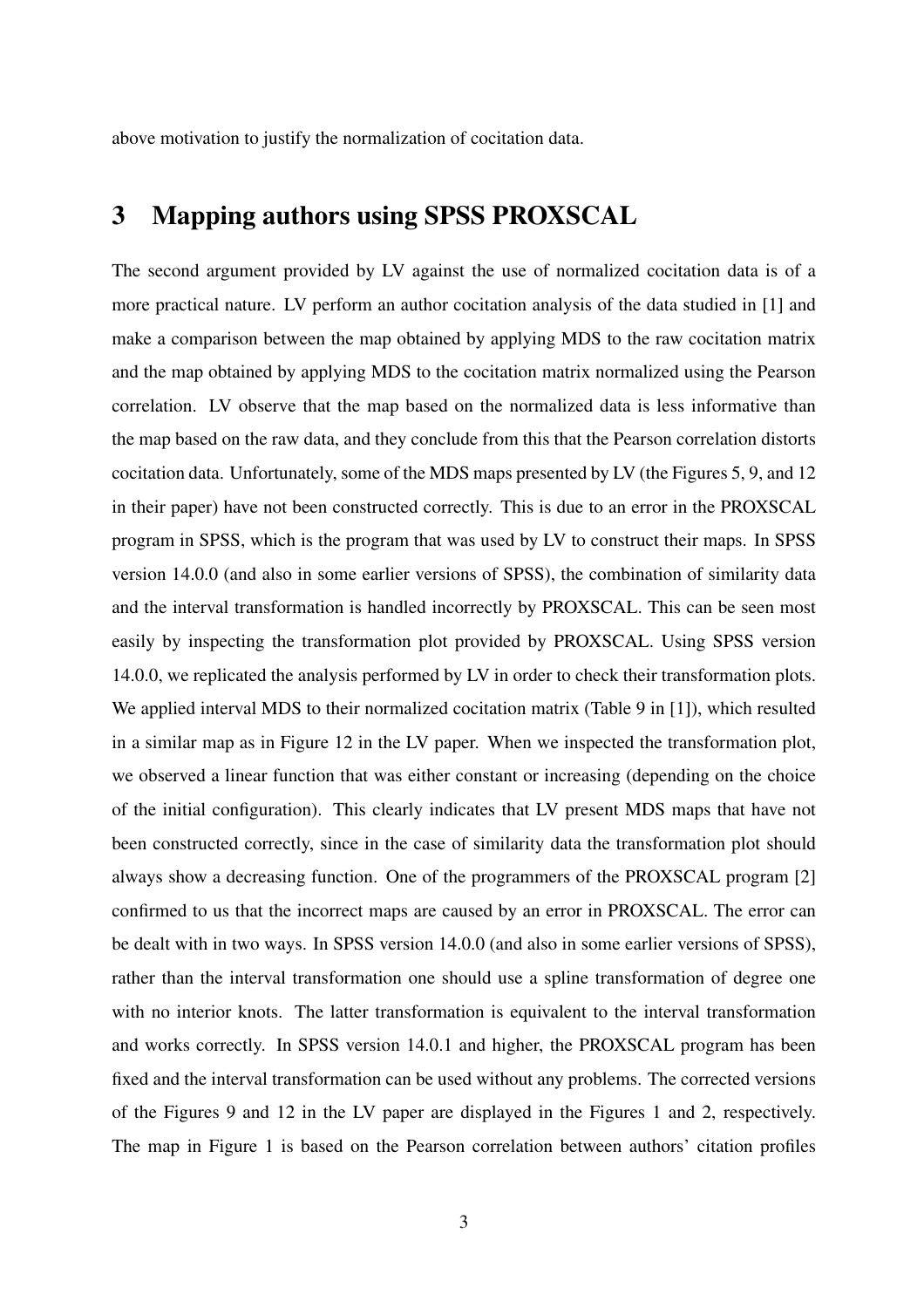

Figure 1: MDS map based on the Pearson correlation between authors' citation profiles (normalized raw stress  $= 0.0441$ ). This is the corrected version of Figure 9 in the LV paper.

(Table 2 in the LV paper), while the map in Figure 2 is based on the Pearson correlation between authors' cocitation profiles (Table 9 in [1]). To reduce the effect of local minima, for each map PROXSCAL was run from ten randomly chosen initial configurations. By comparing Figure 2 in this report with Figure 11 in the LV paper, we can reconsider LV's conclusion that the Pearson correlation distorts cocitation data. The conclusion is clearly incorrect. In Figure 2, the separation between the information retrieval researchers and the scientometricians is even better than in Figure 11 in the LV paper, which seems to indicate that the use of the Pearson correlation has a positive rather than a negative effect on the quality of a cocitation map.

# 4 Citation data versus cocitation data

LV further argue that it is advisable to use asymmetrical citation matrices instead of symmetrical cocitation matrices as the underlying data for a cocitation map. This advice also needs to be reconsidered using the corrected MDS maps. The maps in Figure 1 in this report and Figure 8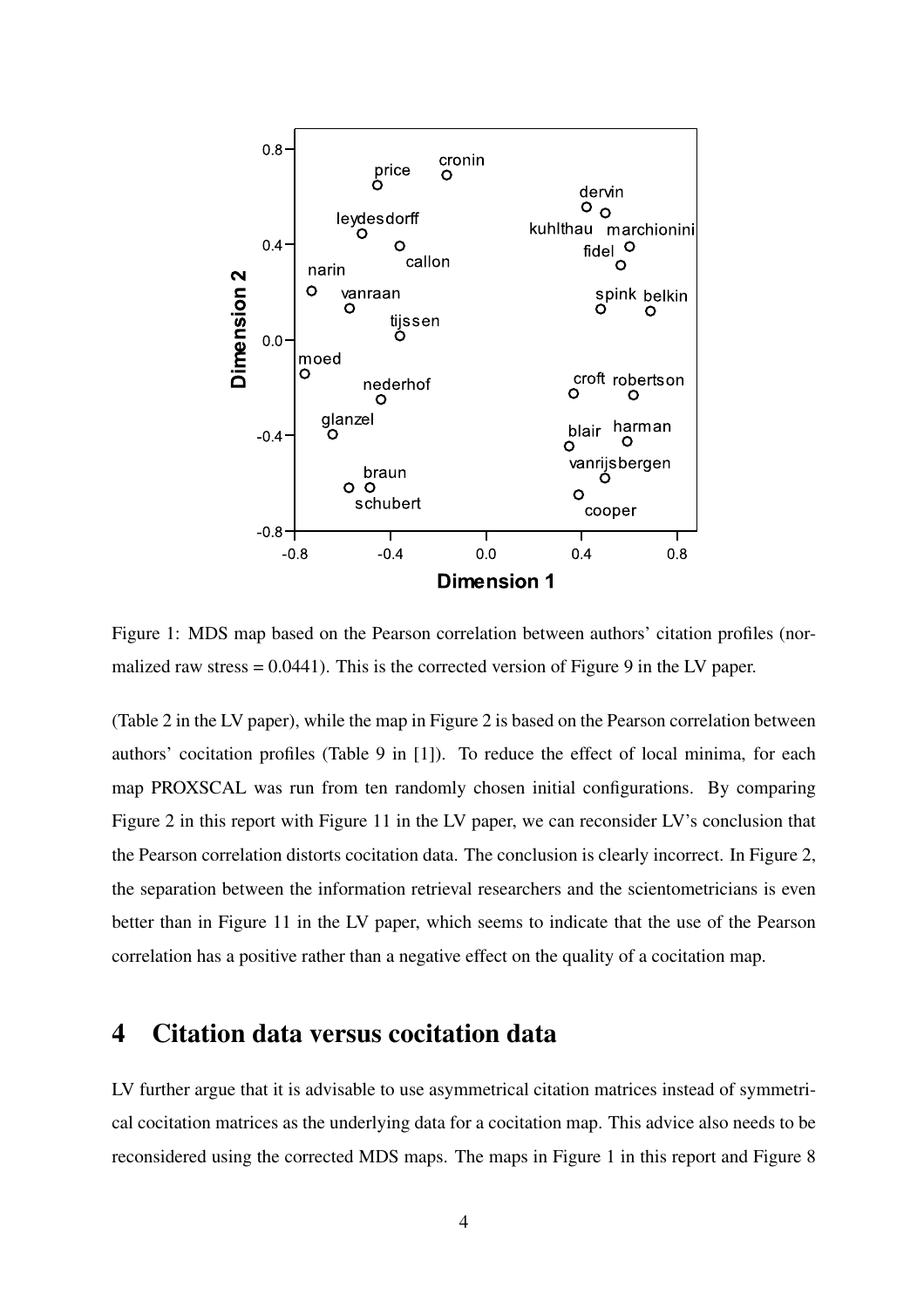

Figure 2: MDS map based on the Pearson correlation between authors' cocitation profiles (normalized raw stress = 0.0018). This is the corrected version of Figure 12 in the LV paper.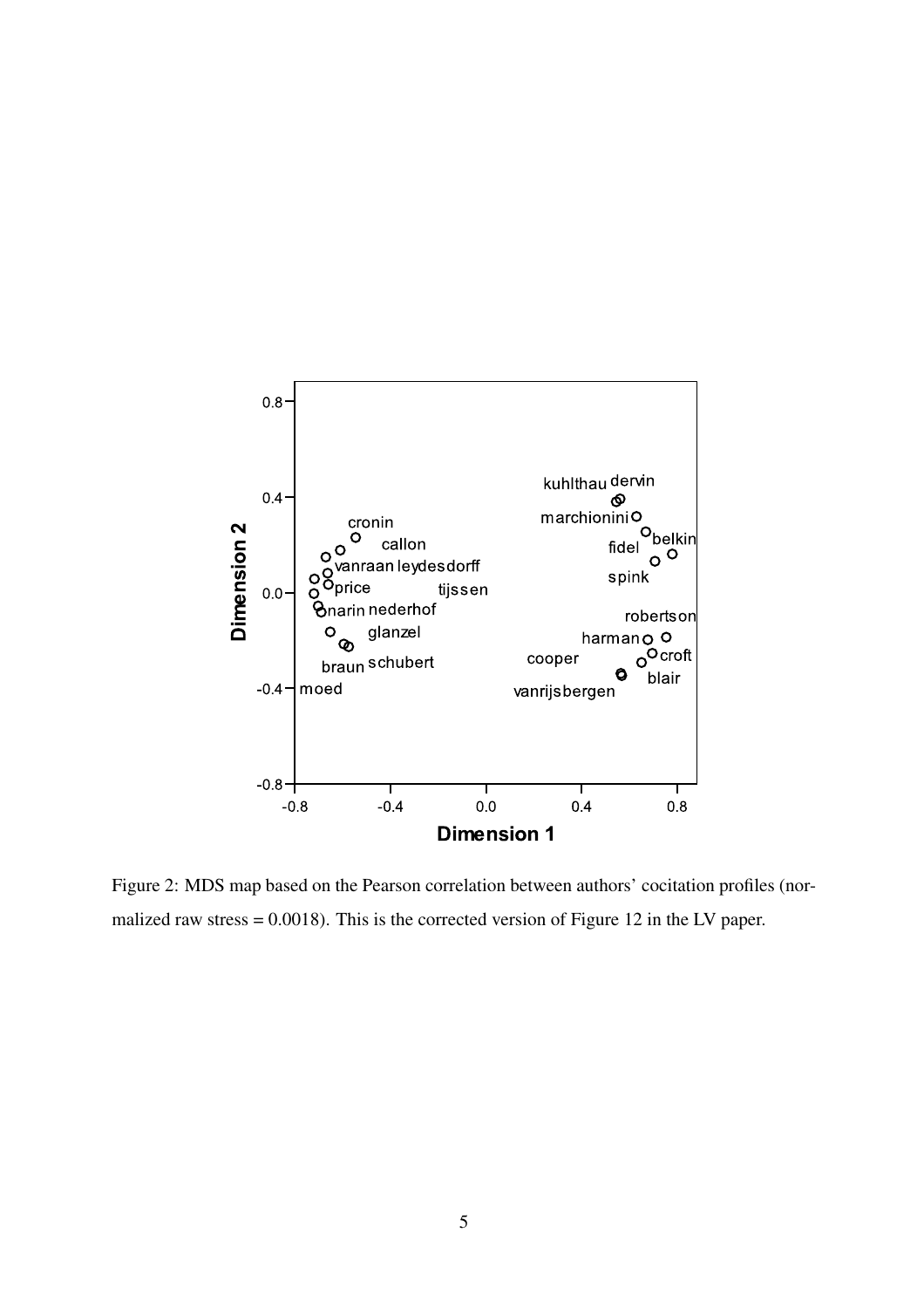in the LV paper are based on citation data, while the maps in Figure 2 in this report and Figure 11 in the LV paper are based on cocitation data. The maps based on cocitation data show a better separation between the information retrieval researchers and the scientometricians than the maps based on citation data. So, there seems no reason to prefer citation data over cocitation data. In our opinion, more research is needed to find out whether it can be advantageous to use citation data rather than cocitation data. In addition to the Pearson correlation, other normalizations, like the cosine, could also be taken into account in such research.

# References

- [1] P. Ahlgren, B. Jarneving, and R. Rousseau. Requirements for a cocitation similarity measure, with special reference to Pearson's correlation coefficient. *Journal of the American Society for Information Science and Technology*, 54(6):550–560, 2003.
- [2] F. Busing. Personal communication, 2006.
- [3] L. Leydesdorff and L. Vaughan. Co-occurrence matrices and their applications in information science: Extending ACA to the web environment. *Journal of the American Society for Information Science and Technology*, 57(12):1616–1628, 2006.
- [4] K. McCain. Mapping authors in intellectual space: A technical overview. *Journal of the American Society for Information Science*, 41(6):433–443, 1990.
- [5] H. White and B. Griffith. Author cocitation: A literature measure of intellectual structure. *Journal of the American Society for Information Science*, 32(3):163–171, 1981.